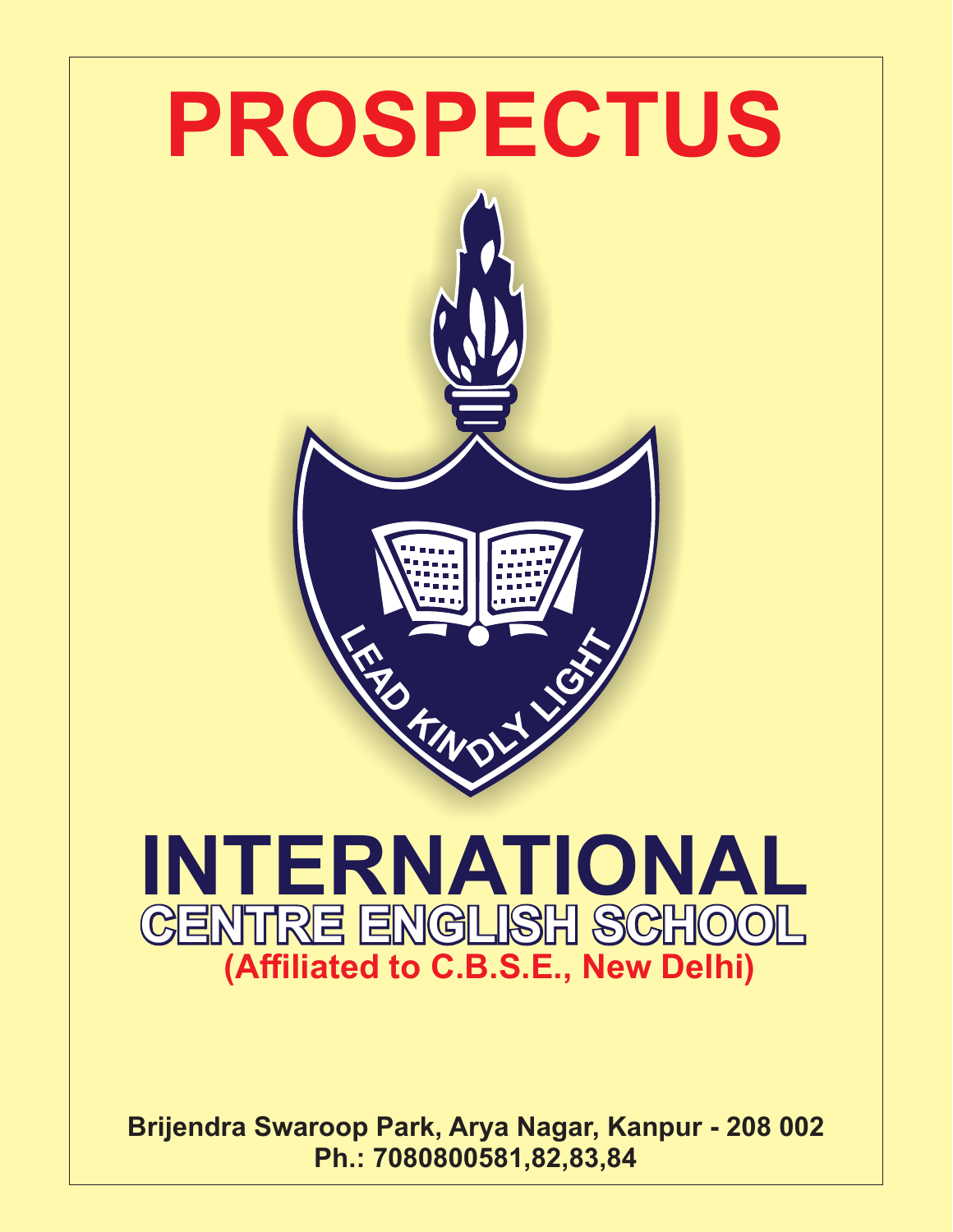The International Centre English School was established by Professor H.N. Misra in 1970. He was an eminent teacher/Scholar of English, Ex. Vice Chancellor of Kanpur University, Philanthropist and social worker and freedom fighter. He was a keen scholar of International relations and was associated with various Educational, Cultural & Social Institutions. He had also been associated with various universities of India in different positions. Being a scholar & teacher of repute he established the school in which the medium of instruction, English, is followed to better adapt children to a multi-lingual milieu and a diversified environment which would enable them to relate to the vast wealth of knowledge offered by the language. The school aims at the all round development of the students, follows the philosophy of secularism and shapes the child to become a true citizen of the country thereby developing an integrated personality & all round development; by imparting education through effective teaching.

# **INTRODUCTION**

The School was established in the year 1970. The premises are sufficient, well lighted, ventilated and healthy with provisions for the safety of pupils while they are in the school, having adequate accommodation, furniture, fittings, apparatus and educational aids for the proper instruction, recreation and disciplining of pupils attending the School.

The Education is imparted on the most modern and scientific lines keeping in mind the latest development in child psychology. The teaching staff is qualified and disciplined.

The teaching is conducted in English and special attention is paid to the attainment of fluency and accuracy in this language. Hindi is also given due importance; it is almost on par with other Hindi Medium Schools. The System enables the students to take C.B.S.E. Examination.

The school observes all national functions organizes dramas, Concerts, Exhibitions, Debates and Sports competitions. It also organizes film shows periodically. It has its own projection equipment.

Special classes in dancing, music, flower arrangement and conversation are held. Medical check ups are conducted regularly.

The school has an adequate play ground sports facilities. Picnics and tours to different cities are organized for all classes once a year.

The School motto is "Lead Kindly Light"

# **LOCATION**

The School is situated in the midst of spacious lawns and flower bedeked gardens, near Brijendra Swaroop Park in Arya Nagar, Kanpur.

# **OBJECTIVES**

To Acquire the greatest possible understanding of himself and appreciation of his worthiness as a member of society.

To Acquire understanding and appreciation of persons belongings to social, cultural and ethnic groups different from his own.

To Acquire to the fullest extent possible for him, mastery of the basic skills in the use of words and numbers. Acquire a positive attitude towards the learning process.

Acquire the habits and attitude associated with responsible citizenship.

Acquire goold health habits and an understanding of the conditions necessary for the maintaining of physical and emotional well being.

Find opportunity and encouragement to be creative in one or more fields of endeavor.

To Understand the opportunities open to them for preparing himself for a productive life and to enable him to take full advantage.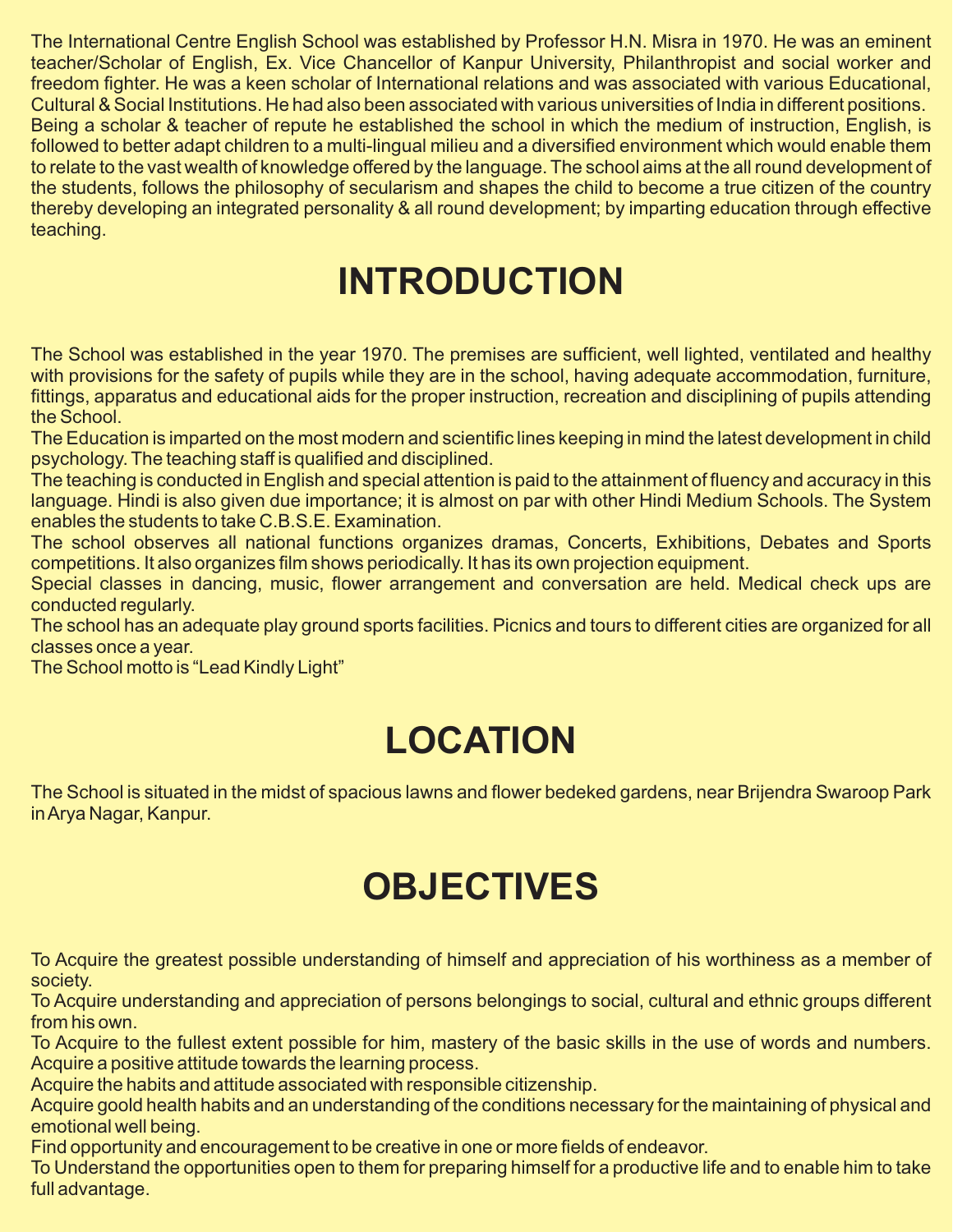Understand and appreciate as much as he can of human achievement in the natural science, the social science, the humanities and the arts.

To Prepare for a world of rapid change and unforeseeable demands in which continuing education throughout his adult life should be normal expectation.

# **METHODS OF INSTRUCTION**

Creative activities which are not teacher dominated, modeling, painting, dancing etc. lose much of their value when the teacher insists on guiding children in what to express and how to express it. The final result is far less important from a mental health view point than the satisfaction of free expression.

Participation in community efforts, clean up campaigns, school population surveys, discussion of local issues. Individual conference between teacher and pupil. These might be used as part of an evaluation process. Welcoming and getting acquainted with new students.

Inculcating the habit of recognizing and admitting mistakes without the need for feeling of shame or guilt. Role playing of problems of every day relationships which arise at school or which children mention. Puppet shows about problems, fears, how to act, etc.

Musical activities which are enjoyable.

Activities which provide opportunities for making decisions, planning, working in committees, assuming responsibility, compromising differences etc. These may be used in teaching almost any subject. Problem solving.

Studying individual children.

Listing, discussing dramatizing "things we are afraid of". Discussing values and dangers of fear, how fears develop, how to overcome fear.

Human Relations Classes.

Physical activity as an emotional safety valve.

Creative activities as an emotional safety valve.

Work and play as emotional safety valve.

### **Studying Student's Problems:**

The School has a unit on mental health which studies the students own problems. Students would health which studies the students own problems. Students would hand in unsigned lists of everyday problems concerning which they would like to have counsel. Here are some of the problems handed in. Efforts to get our parents to see our problems through our eyes. How to get over being shy. The problem of etiquette at certain social events. The problem of the little sister tagging along with the older sister with the consent of the parents.

# **RULES OF THE SCHOOL**

Every pupil must have a copy of the school dairy which should be brought to school daily.

The school uniform is compulsory on all school days and at school function. Pupils must come to school Neat & Clean.

Pupils are not permitted to leave the school premises during school hours without the permission of Principal.

- Parents or visitors are not allowed to interview pupils or teachers during school hours without permission of the principal.
- It is forbidden to write or scribble on the walls, desks etc. throw paper or ink about the class room or in anyway damage the premises. Damage must be paid for at the discretion of the principal.
- Pupils are themselves responsible for their own books, fountain pen, cycle, lunch box carriers or any other articles they may bring to the school.
- No Books, periodicals or Newspapers containing objectionable literature shall be brought into the school. Only English should be spoken within the school premises.
- Irregular attendance, habitual idleness, neglect of home work, disobedience and respect towards teacher or bad moral influence, justify rustication. Pupils are responsible to the school authorities for their conduct both in and outside school.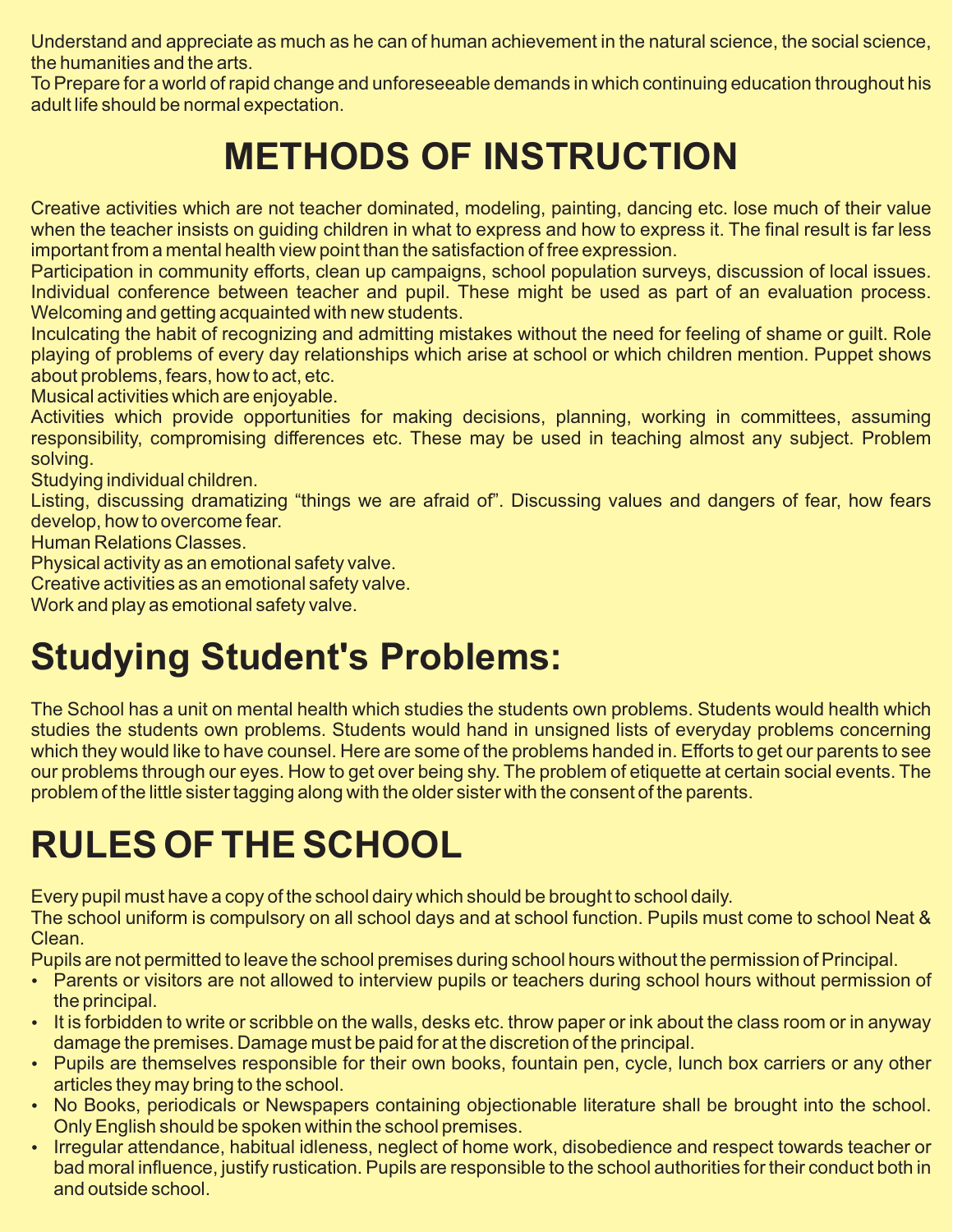- Every pupil must take part in school games and other activities unless declared physically unfit or exempted by the principal.
- No private tuition should be arranged without the permission of the principal.
- Collection for any purpose whatsoever requires the Principal's sanction.
- Pupils are forbidden to give presents to teachers.
- Parents are expected to play their part by enforcing regularity, punctuality and discipline by attending Parents Teachers Meetings regularly and by ensuring that their children prepare their lessons daily.
- Politeness and courtesy of speech and conduct should be inculcated in the child along-with cleanliness of dress and person.
- Woollen blazers, cardigans, tiffin boxes, bags, ties, belts and other personal belongings must bear the name of the owner. The school will not be responsible if they are lost.
- Parents should arrange to take their children home within 30 minutes after the school is over, or the school will not be responsible.
- Parents & Visitors may see the Principal during visiting hours mentioned on the notice board.
- Pupils coming from recognized schools must produce the transfer certificate from the last school.
- Application for a transfer certificate shall be made in writing to the principal by the parent or guardian of the pupil.
- The School Authorities reserve the right to refuse admission to pupil without assigning the reason thereof. They also reserve the right of refusing to continue the charge of any pupil whose conduct, in their opinion, is not satisfactory.
- One month's notice in writing or one month's fee in lieu is required for the withdrawal of a pupil. Application for admission of pupils should be made in the school office or forms supplied by the school along-with the prospectus on payment of Rs. 150/- which sum is non-refundable. Notice for registration dates each year would be published by the school.
- The eligible pupils are called for an Entrance Test. The questions are designed to test the ability of the child relevant to the standard of the class to which admission is sought, subject to permissible age. Hence, no books or course is prescribed. The Fee is neither transferable nor refundable Admissions are considered subject to ability of the child and availability of seats. **Admission fee is not refundable under any condition.**

The parents along with the child seeking admission must interact with the principal. Written entrance test is compulsory for all classes.

No Student will be permitted to appear for any examination unless his/her bills are cleared up-to-date. No transfer certificate will be given to defaulters.

If your ward comes to school late or in improper uniform strict action will be taken against your ward. After three warnings for every warning 5% marks will be deducted from total percentage.

Mobile phones are strictly banned in the school. If your ward is caught with a phone the phone will be confiscated and returned only on a payment of fine of Rs. 500/- to the parents.

If your wards fails in two or more Subjects in class 11 they will not be promoted to class 12.

Note: The Board of Management reserve the right of revising all rates of fee given in the above schedule at any time with or without any notice.

# **Admission Criteria**

**1. Eligibility of Admission:** Admission can be sought to any class from Nursery to IX and XI Science, XI Commerce.

- $\cdot$  For admission in Nursery the child should be 3 years of age.
- $\bullet$  An admission test is conducted to determine eligibility to the class for which admission is sought.
- Class XI offers two streams Commerce and Science.

#### **Commerce stream offers**

- $\cdot$  English
- Accounts
- $\cdot$  B. St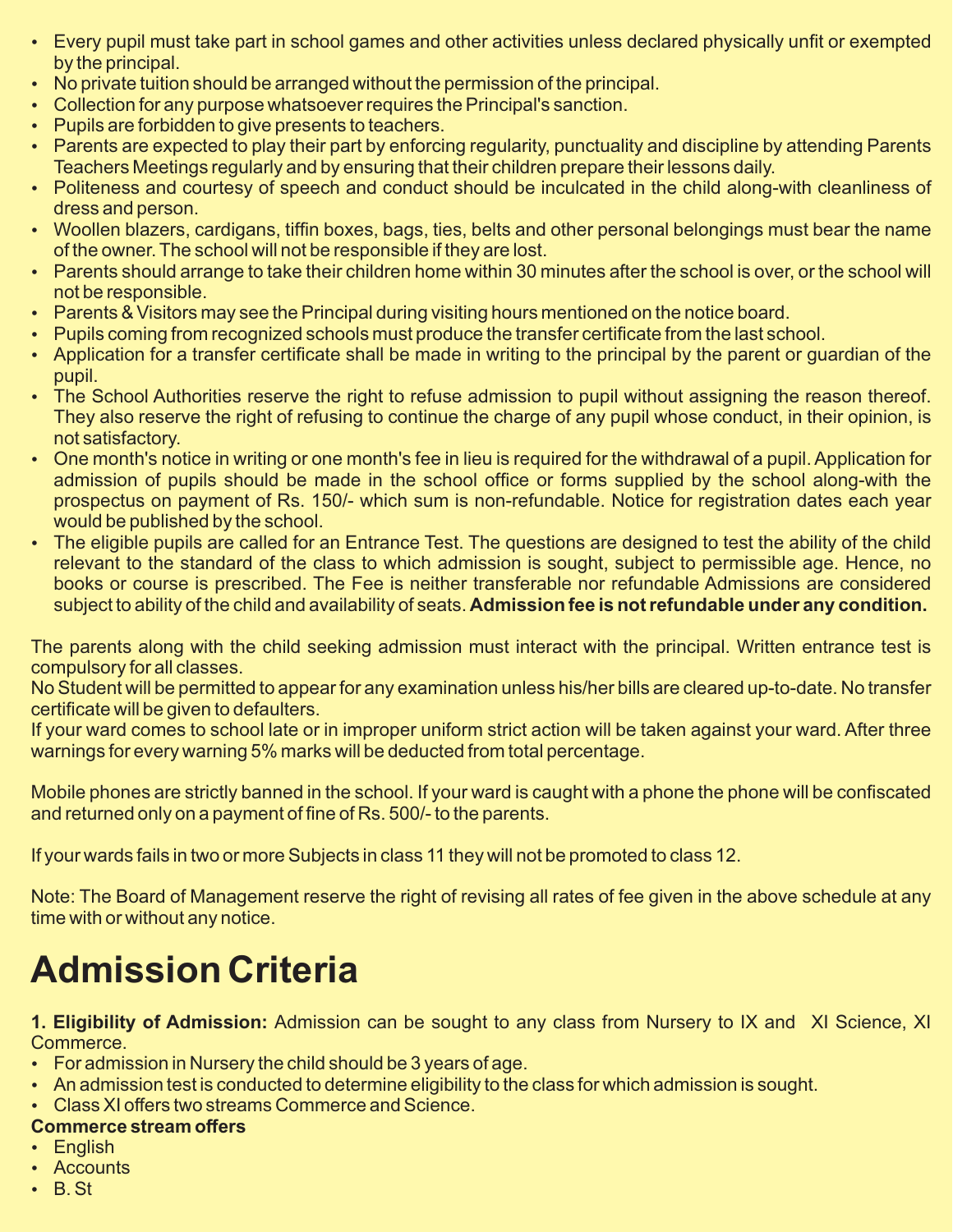- $\cdot$  Economics
- Optional subjects Hindi/Computer/Math

#### **Science Stream Offers:**

- $\cdot$  English
- Physics
- Chemistry
- Optional subjects Hindi/Computer
- Optional subject Math/Bio.

For admission in Class Nursery Birth Certificate of child is required For admission in any other class one must submit a Transfer Certificate, passing Certificate and mark sheet from school last attended.

#### **2. EXAMINATIONS AND REPORT CARDS:**

Pupils absent from examination without any substantive reasons will be considered as having failed. Pupils absent from any examination will not be reexamined. Malpractice will be penalized by detention.

Parents are requested to see the Progress report carefully and see their wards make a special efforts to study those subjects in which they are weak.

A pupil who fails twice in the same class or two times within three consecutive years will not be permitted to continue his/her studies.

Parents are especially requested to read the rules carefully and see that they are followed.

### **UNIFORM**

**Girls:**Steel grey pleated skirt white blouse (shirt collar) grey socks and black shoes.

**Boys:** Steel grey trousers white full sleeves shirts for winter half sleeves shirts for summer, grey socks & black shoes.

**Winter:** Full sleeves jersy for students of classes I-V. Navy Blue Blazer with the school monogram and sleeveless jersy for students of VI-XII.

**Friday Dress:** White Shirt, White pants/skirts, white shoes, white socks.

**Thursday:** White trousers/Skirt, white shoes, white socks and house t-shirts. Tie, Belt and Badges can be purchased from the school office in the month of July

### **SCHOOL TIMINGS**

#### **Summer Timing:**

Class I to XII 7:30 to 1:30 pm

#### **Winter Timing:**

Class I to XII 8:00 to 1:30 pm

#### **Bus Service**

The school bus service shall be available for the pupils against payment of nominal charges.

#### **Library Rules**

No student is allowed to keep a book for more than a fortnight without permission. Astudent who loses or damages a book will have to compensate the loss or damage.